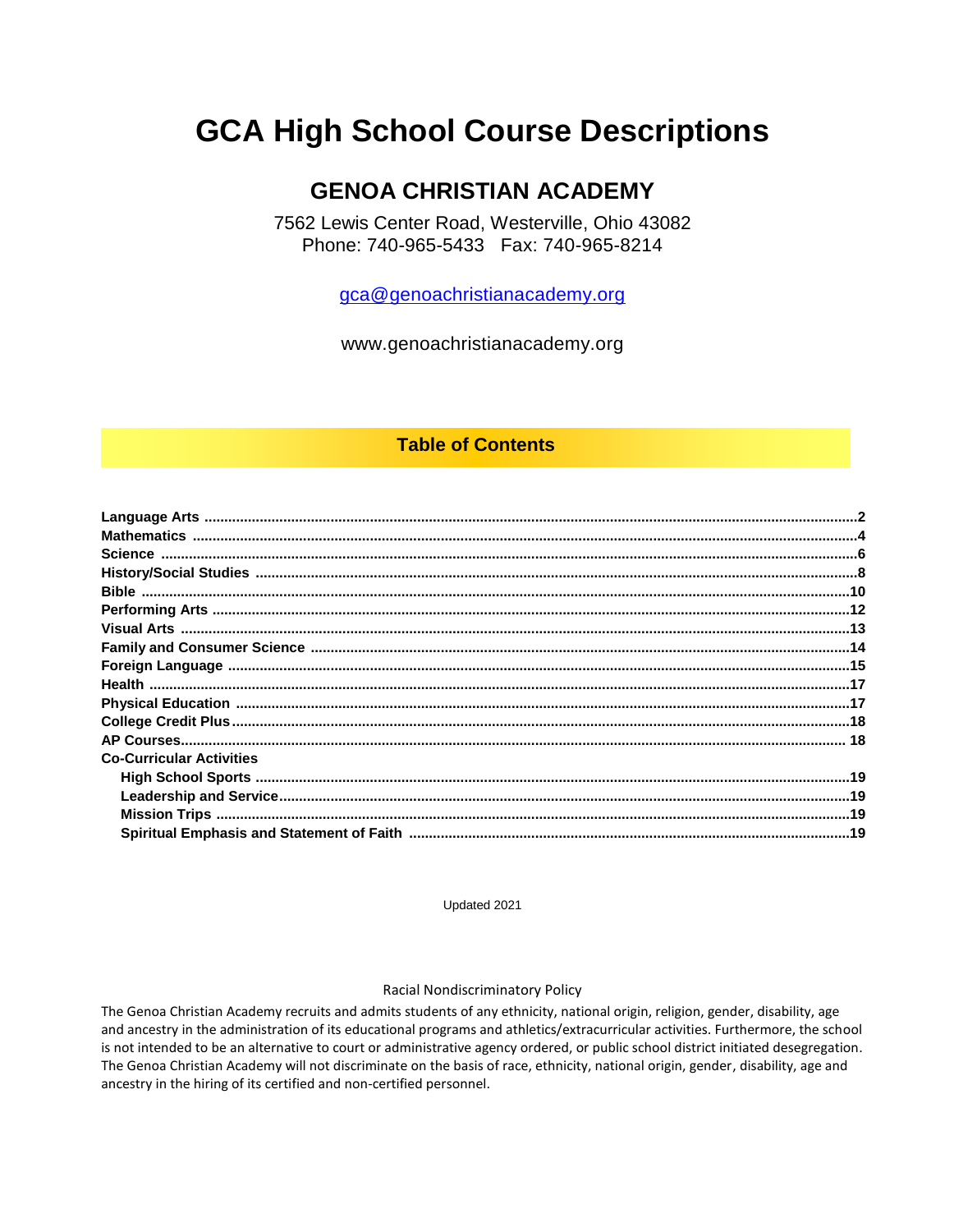# **Language Arts**

The Language Arts program is designed to inspire lifelong readers and to develop confident communicators. We seek to provide students with an appreciation of literature and to equip them with clear writing skills and oral articulation.

## **Language Arts 9**

| Grade Level:   | 9                           |
|----------------|-----------------------------|
| Course Length: | Year, 1 period, 5 days/week |
| Credits:       | 1.00                        |

Language Arts 9 is a course designed to provide students with instruction in reading, analyzing, and writing about literature. Reading and formal essay writing are strongly emphasized. Intensive vocabulary and grammar practice are also a significant part of the LA curriculum, providing students with an integrated learning experience. The readings for LA 9 include a variety of texts from many different literary genres, and cover a wide range of subjects. Some specific readings for this grade level include Harper Lee's *To Kill a Mockingbird*, Shakespeare's *Romeo and Juliet*, and Homer's *The Odyssey*. In addition to teacher-assigned readings, students are expected to be reading books of their choice outside of class. They will complete four book reviews over the course of the year (one per quarter) based on reading done outside of the classroom.

#### **Language Arts 10**

| Grade Level:   | 10                          |
|----------------|-----------------------------|
| Course Length: | Year, 1 period, 5 days/week |
| Credits:       | 1.00                        |

Language Arts 10 is a course designed to provide students with instruction in reading, analyzing, and writing about literature. Reading and formal essay writing are strongly emphasized. Intensive vocabulary and grammar practice are also a significant part of the LA curriculum, providing students with an integrated learning experience. The readings for LA 10 include a variety of texts from many different literary genres, and cover a wide range of subjects. Some specific readings for this grade level include, but are not limited to, Elie Wiesel's *Night* and Shakespeare's *Julius Caesar*. In addition to teacher-assigned readings, students are expected to be reading books of their choice outside of class. They will complete four book reviews over the course of the year (one per quarter) based on reading done outside of the classroom.

*Note: Honors Language Arts 10 is available for qualified students.*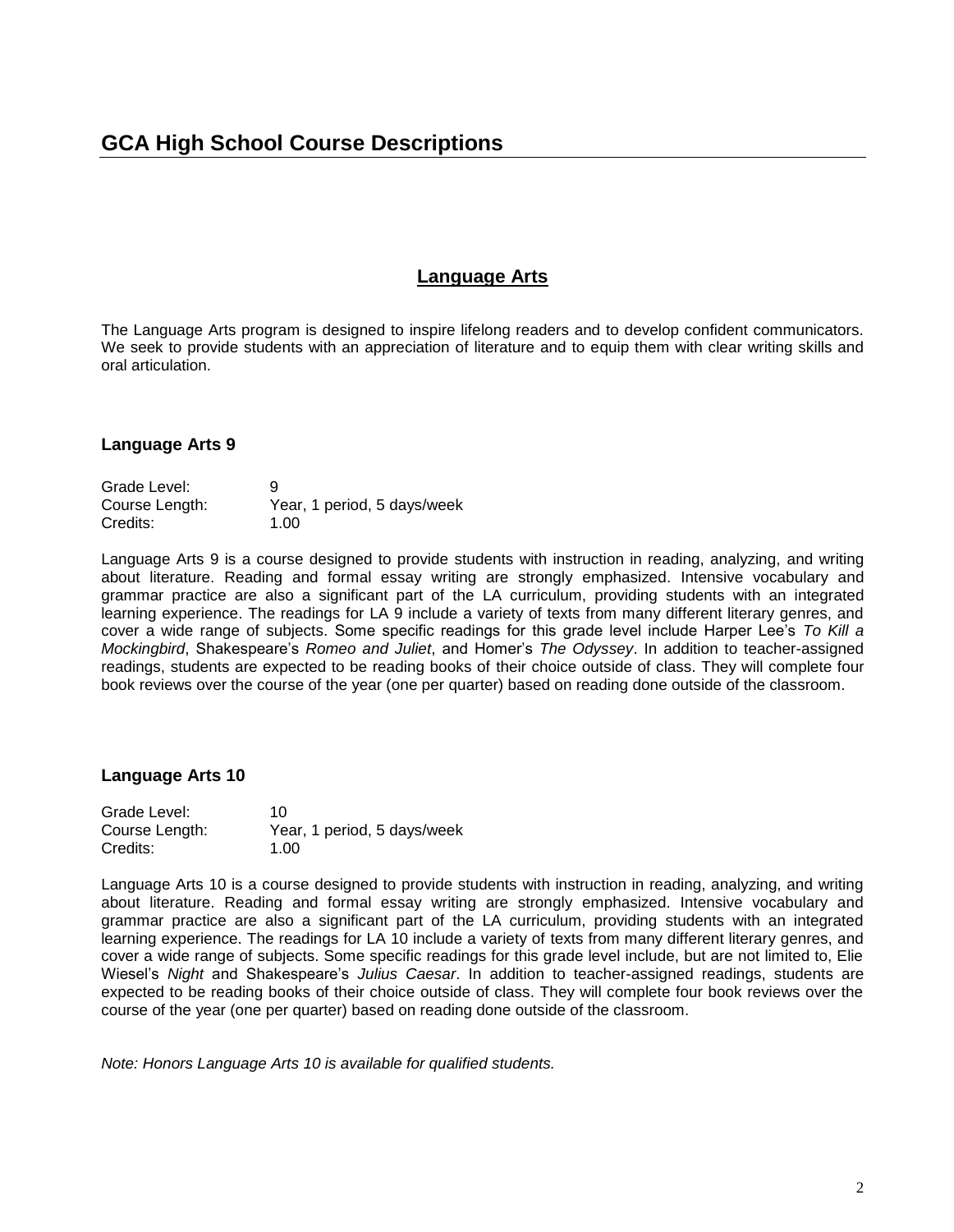#### **Language Arts 11—American Literature**

| Grade Level:   | 11                          |
|----------------|-----------------------------|
| Course Length: | Year, 1 period, 5 days/week |
| Credits:       | 1.00                        |

Language Arts 11 is a course designed to provide students with instruction in reading, literary analysis, and writing, while focusing specifically on American literature. Students will examine literature in the context of American history, beginning with the works of early American settlers and moving toward modern American literature. The readings for LA 11 include a variety of texts from various literary genres and styles, such as journals and historical documents, and cover a wide range of topics. Specific readings for this year include: *The Scarlet Letter*, *The Red Badge of Courage*, *The Great Gatsby*, and *Hiroshima*. In addition to teacherassigned readings, students will be participating in a yearlong author study, which will afford them the opportunity to conduct an in-depth study of the works of an American author (classic or modern) over an extended period of time.

*Note: Honors Language Arts 11 is available for qualified students.*

#### **Language Arts 12—British Literature**

| Grade Level:   | 12                          |
|----------------|-----------------------------|
| Course Length: | Year, 1 period, 5 days/week |
| Credits:       | 1.00                        |

Language Arts 12 is a course designed to provide students with instruction in reading, literary analysis, and writing. Students taking this course study British Literature in chronological progression from the Anglo-Saxon Era through the Postwar Era. The readings for LA 12 include a variety of texts from various literary genres and styles, and cover a wide range of topics. Specific readings for this year include: *Beowulf*, *Othello*, *Pride and Prejudice*, and *Great Expectations*. In addition to teacher-assigned readings, student will be participating in a yearlong author study, which will afford them the opportunity to conduct an in-depth study of the works of their chosen author over an extended period.

*Note: Honors Language Arts 12 is available for qualified students.*

#### **Creative Writing** (elective)

| Grade Level:   | 9, 10, 11, or 12                |
|----------------|---------------------------------|
| Course Length: | Semester, 1 period, 5 days/week |
| Credits:       | .50                             |

The Creative Writing course allows students to develop their creative writing skills in an environment that fosters encouragement and feedback from all participants. Assignments include descriptive pieces in different genres including creative nonfiction, poetry, drama, and short stories. Students also will learn ways to generate ideas for writing.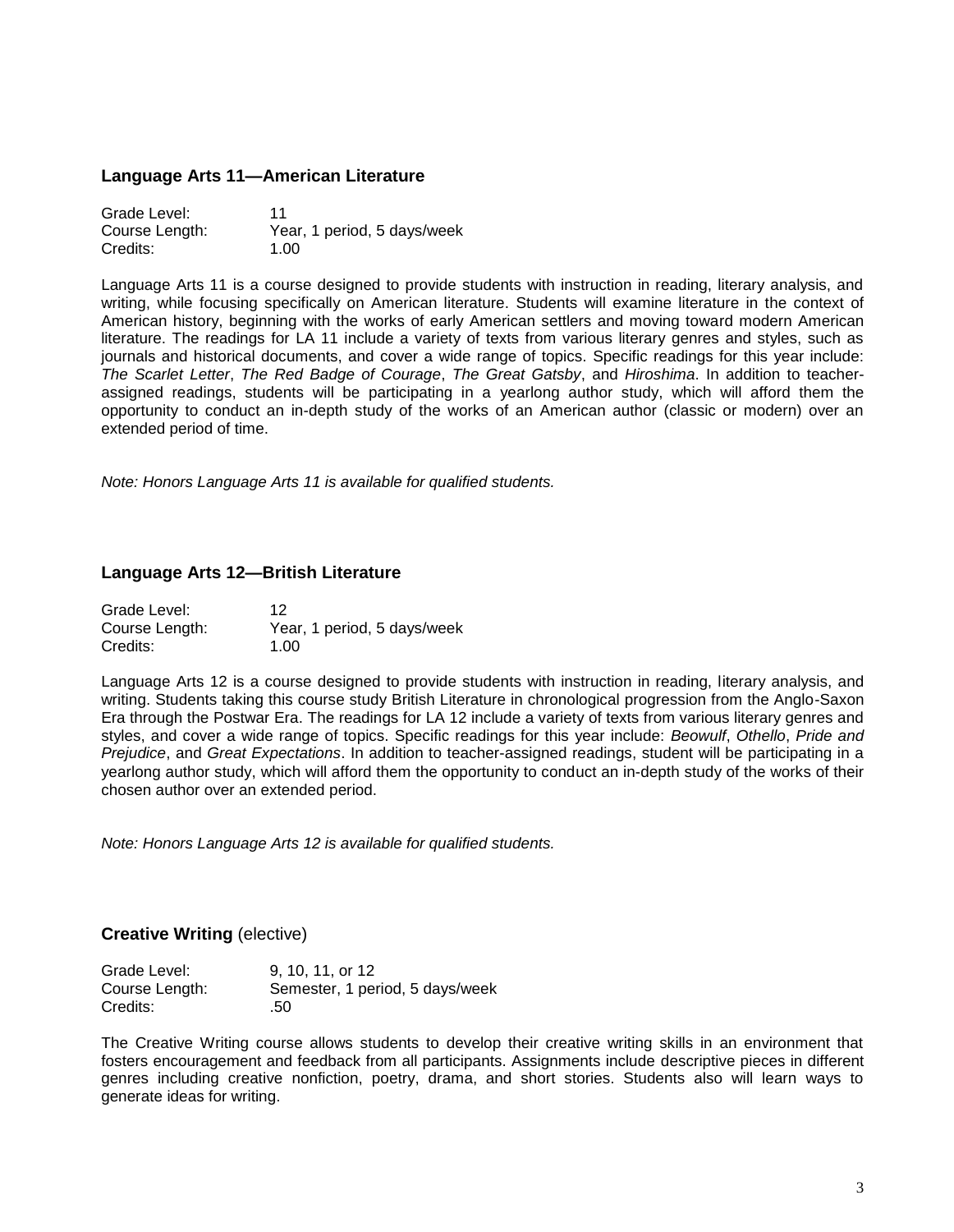# **Mathematics**

By studying mathematics, we learn that even in a complex, seemingly confusing world, God has created structure and order. Mathematics helps us to develop a process of thinking, an approach to problem solving and a method to reason and analyze relationships, which provides us with a framework for functioning and making connections in our world.

#### **Algebra I**

| Grade Level:   |                                                                     |
|----------------|---------------------------------------------------------------------|
| Course Length: | Year, 1 period, 5 days/week                                         |
| Credits:       | 1.00                                                                |
| Required:      | TI-30X IIS calculator required, TI-Nspire CX calculator recommended |

Algebra I will prepare students for the study of higher mathematics. Students will develop an understanding of the symbolic language of mathematics. They will learn how to use the rules of arithmetic to solve a variety of equations and how to draw and use graphs of different functions. Algebra I also includes some statistics and probability.

#### **Geometry**

| Grade Levels:  | 9.10                        |
|----------------|-----------------------------|
| Course Length: | Year, 1 period, 5 days/week |
| Credits:       | 1.00                        |
| Required:      | TI-Nspire CX calculator     |
| Prerequisite:  | Algebra I                   |

Geometry includes engaging applications to bring mathematics to life. Hands-on activities and group work promote active learning. Students will learn the relationships of triangles, quadrilaterals, polygons, and circles. They will also learn to reason mathematically, write proofs, and construct geometric relationships using a variety of tools. Coursework will engage students to visually transform shapes for use in concrete applications.

#### **Algebra II**

| Grade Levels:  | 10.11                       |
|----------------|-----------------------------|
| Course Length: | Year, 1 period, 5 days/week |
| Credits:       | 1.00                        |
| Required:      | TI-Nspire CX calculator     |
| Prerequisite:  | Algebra I and Geometry      |

Algebra II expands the foundational facts, concepts and skills of Algebra 1. By the end of Algebra II, students will have a strong understanding of quadratic, polynomial, radical, exponential, logarithmic, and rational functions. They will also be introduced to concepts in conic sections, sequences and series, probability and statistics, matrices, and trigonometry. After completing Algebra II, students will be placed in Pre-calculus or another high-level math class, depending on their performance and college goals.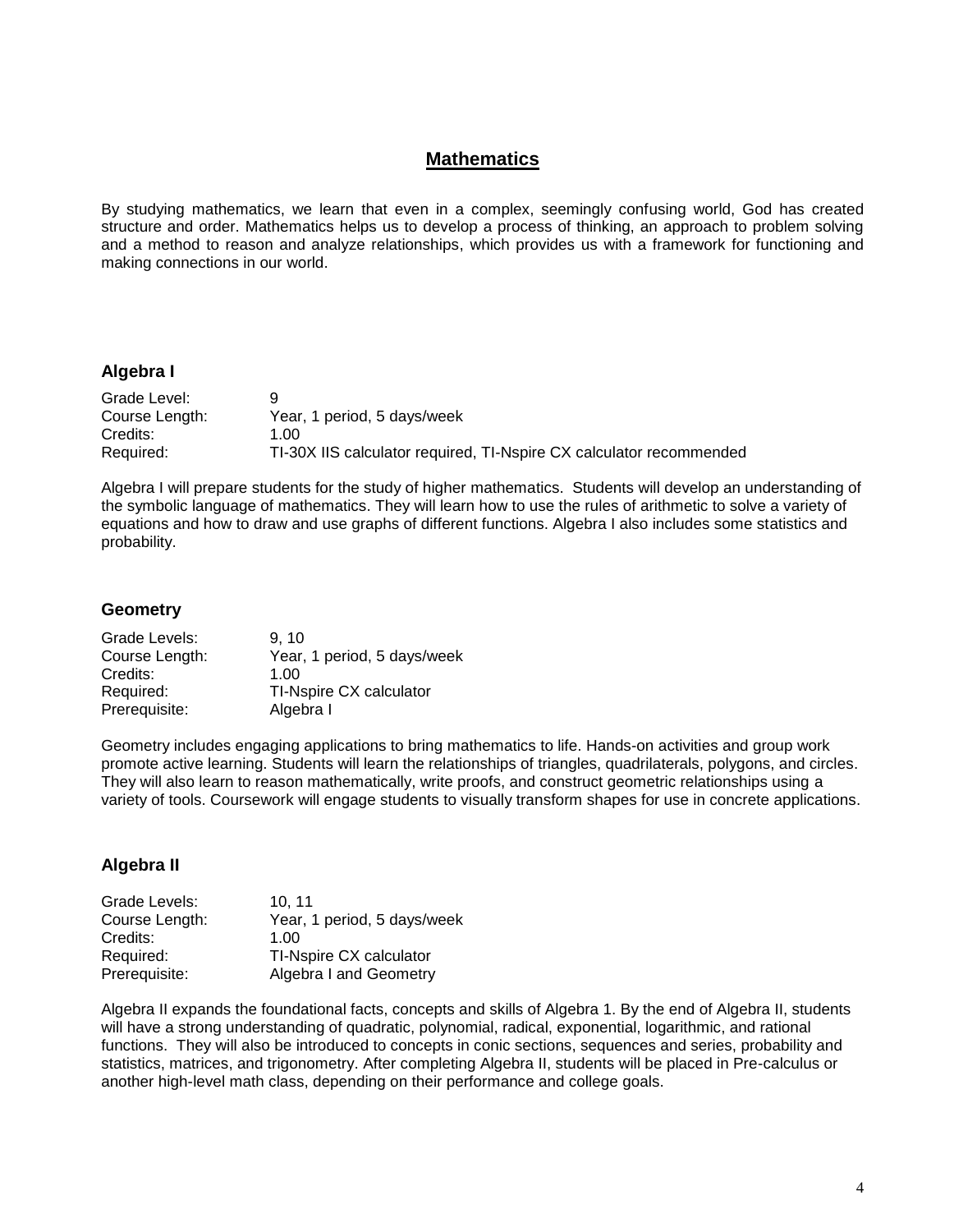## **Financial Algebra and Statistics**

| Grade Levels:  | 11.12                                                               |
|----------------|---------------------------------------------------------------------|
| Course Length: | Year, 1 period, 5 days/week                                         |
| Credits:       | 1.00                                                                |
| Required:      | TI-30X IIS calculator required, TI-Nspire CX calculator recommended |
| Prerequisite:  | Algebra I, Algebra II and Geometry                                  |

Financial Algebra and Statistics is an applications-oriented course covering college preparatory mathematics including algebraic equations, geometry, logic, measurement, numeration systems, probability and counting techniques, problem solving, real number system, sets, statistics, and financial applications. Students will find patterns, make conjectures, extrapolate from known situations to unknown situations, and better understand how mathematical topics are interrelated. Students will use problem-solving strategies, mathematical analysis and data in real-world financial contexts. Students will deepen their understanding of statistics and probability using real-world applications, building on their knowledge of quadratic, radical, rational, exponential, and logarithmic functions.

## **Pre-Calculus**

| Grade Level:   | 11.12                               |
|----------------|-------------------------------------|
| Course Length: | Year, 1 period, 5 days/week         |
| Credits:       | 1.00                                |
| Required:      | TI-Nspire CX calculator             |
| Prerequisite:  | Algebra I, Algebra II, and Geometry |

Pre-calculus consists of those subjects, skills, and insights needed to understand calculus. It includes arithmetic, algebra, coordinate geometry, trigonometry, and, most of all, functions—the general concept as well as specific functions. Students come to this course familiar with basic arithmetic, algebra and geometry. This course builds on all of their previous mathematical knowledge and experience.

#### **Calculus**

| Grade Level:   | 12                                               |
|----------------|--------------------------------------------------|
| Course Length: | Year, 1 period, 5 days/week                      |
| Credits:       | 1 NO                                             |
| Required:      | TI-Nspire CX calculator                          |
| Prerequisite:  | Algebra I, Algebra II, Geometry and Pre-Calculus |

Calculus is the mathematics of change, of calculating problems that are continually evolving. Students learn to break such problems into infinitesimal steps, solve each of those steps, and add all the results. Rather than doing each step individually, calculus allows these computations to be done simultaneously. This course covers both differential calculus and integral calculus.

*Note: Honors math courses are available for qualified students in Grades 10–12.*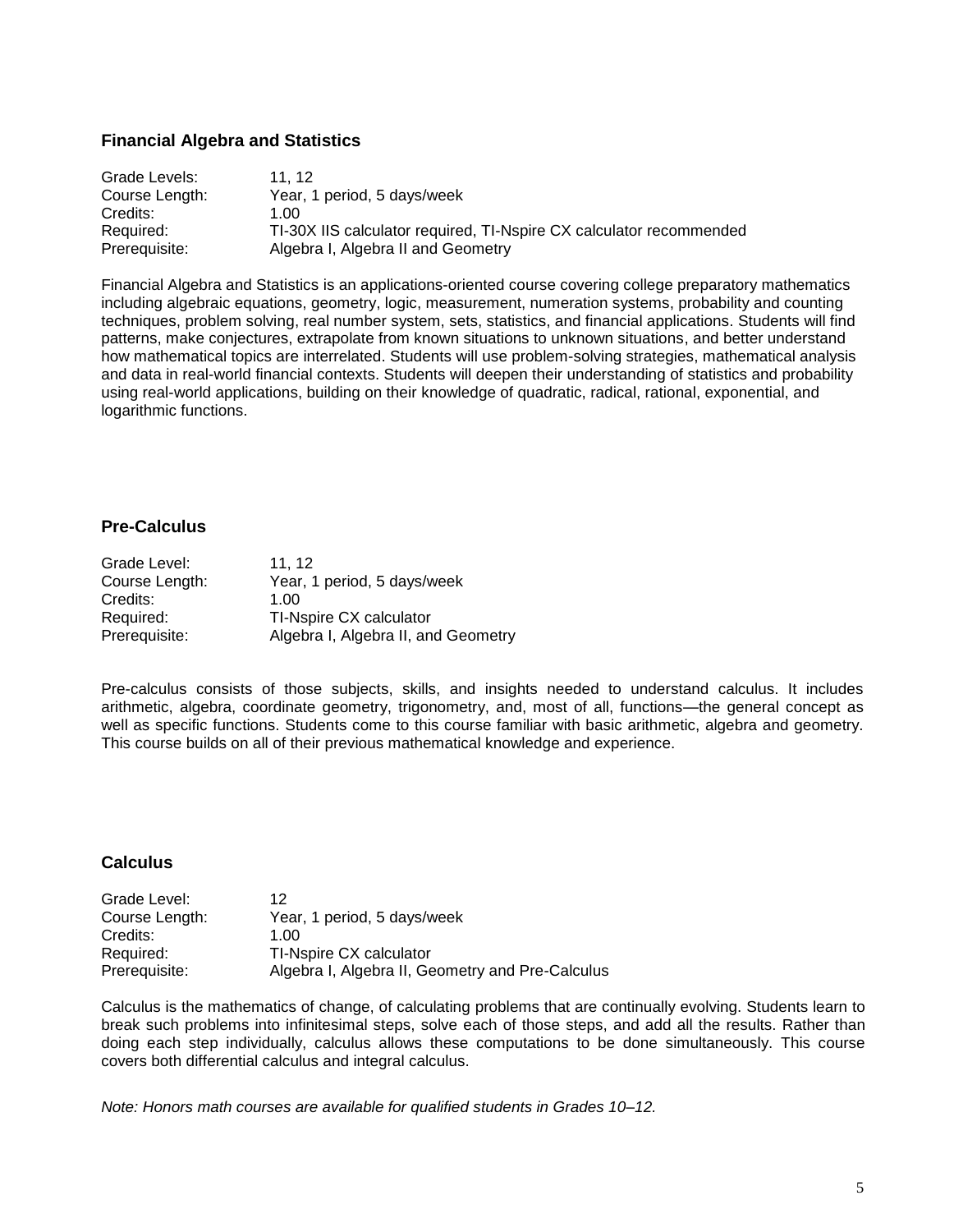#### **AP Calculus\***

| Grade Level:   | 12                          |
|----------------|-----------------------------|
| Course Length: | Year, 1 period, 5 days/week |
| Credits:       | 1.00                        |
| Required:      | TI-Nspire CX calculator     |

An interactive text, graphing software and math symbol software combine with the exciting online course delivery to make Calculus an adventure. This course is designed to prepare the student for the AP Calculus exam given in May. With continuous enrollment, students can start the course and begin working on Calculus as early as spring of the previous year! An Advanced Placement (AP) course in calculus consists of a full high school year of work that is comparable to calculus courses in colleges and universities. It is expected that students who take an AP course in calculus will seek college credit, college placement, or both, from institutions of higher learning. Most colleges and universities offer a sequence of several courses in calculus, and entering students are placed within this sequence according to the extent of their preparation, as measured by the results of an AP examination or other criteria. *Prerequisites: Algebra I, Geometry, Algebra II, Pre-Calculus or Trigonometry/Analytical Geometry.* 

*\*Offered online. Additional book fee.*

## **Science**

Students will explore God's creation of the universe, life, technology and the interaction of natural systems. Using the scientific method, with hands-on experiments, students will deepen their understanding and application of science. Specific emphasis is focused upon giving students critical-thinking skills to enable them to effectively discern how to evaluate secular scientific claims and dogma in light of biblical truth.

#### **Physical Science**

| Grade Level:   | g                           |
|----------------|-----------------------------|
| Course Length: | Year, 1 period, 5 days/week |
| Credits:       | 1.00                        |

Physical science is primarily a content course in which students learn a great deal about science laws, systems, and vocabulary. Students will also learn to use scientific processes and skills. Through interactive classroom instruction, hands-on learning, projects and field study, students will gain an understanding of energy and motion, and the nature and diversity of matter.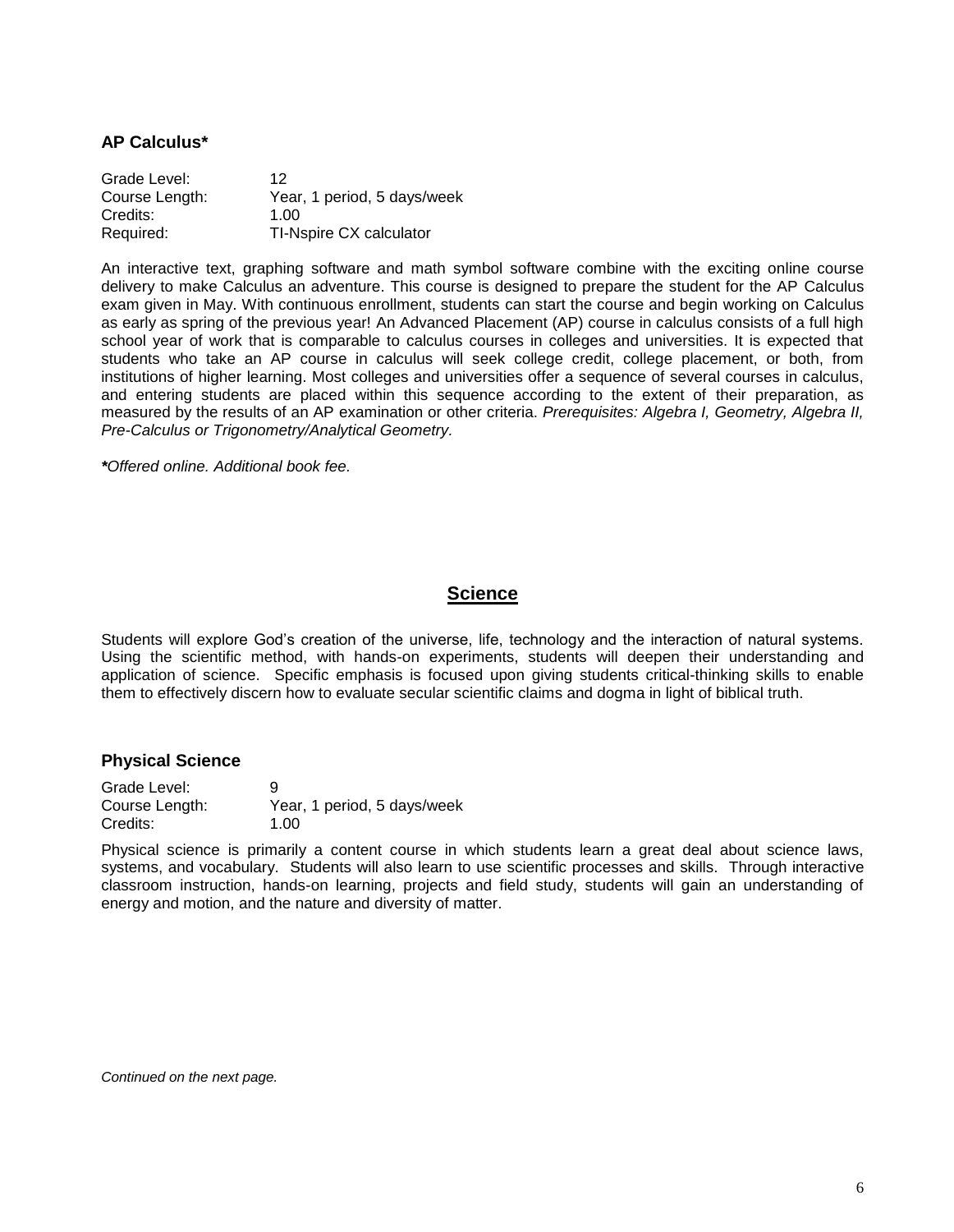#### **Biology**

| Grade Level:   | 10                          |
|----------------|-----------------------------|
| Course Length: | Year, 1 period, 5 days/week |
| Credits:       | 1.00                        |

Biological content is made relevant to students through engaging real-world contexts. A vast array of lab experiences builds strong inquiry skills. Topics covered include: Ecology, Cells, Genetics, Biological Diversity, Bacteria, Viruses, Protists & Fungi, Plants, Invertebrates, and Vertebrates.

## **Chemistry**

| Grade Level:   | 11                          |
|----------------|-----------------------------|
| Course Length: | Year, 1 period, 5 days/week |
| Credits:       | 1.00                        |

Chemistry includes real-world applications that reveal the impact of chemistry on students' lives. Students learn through engaging inquiry skills, differentiated instructional strategies and integrated technology. Topics covered include: The Science of Matter, Formation of Compounds, Chemical Reactions and Equations, Completing the Model of the Atom, and The Chemistry of Life.

## **Physics**

| Grade Level:   | 12                          |
|----------------|-----------------------------|
| Course Length: | Year, 1 period, 5 days/week |
| Credits:       | 1.00                        |

Physics is the study of transformation of energy. This course covers a wide range of topics such as motion, light, sound and heat. Much of the course work includes application to real-world situations. The course is a general preparation for those who plan to pursue post-secondary educational experiences.

#### **Robotics/Applied Science**

| Grade Level:   | 12                          |
|----------------|-----------------------------|
| Course Length: | Year, 1 period, 5 days/week |
| Credits:       | 1.00                        |

In this course, Lego Robotics EV3 kits are used to teach building techniques, programming, and design concepts. We start out with the most basic machine and gradually build it up through many stages of operational evolution and programming complexity. Eventually students will create a machine that can carry out a chain of functions. Then we will build more complex projects included in the kit to demonstrate multioperational machines. At the close of the course, students will have the opportunity to design, build and program a robot of their own.

*Note: Honors science courses are available for qualified students in Grades 10–12.*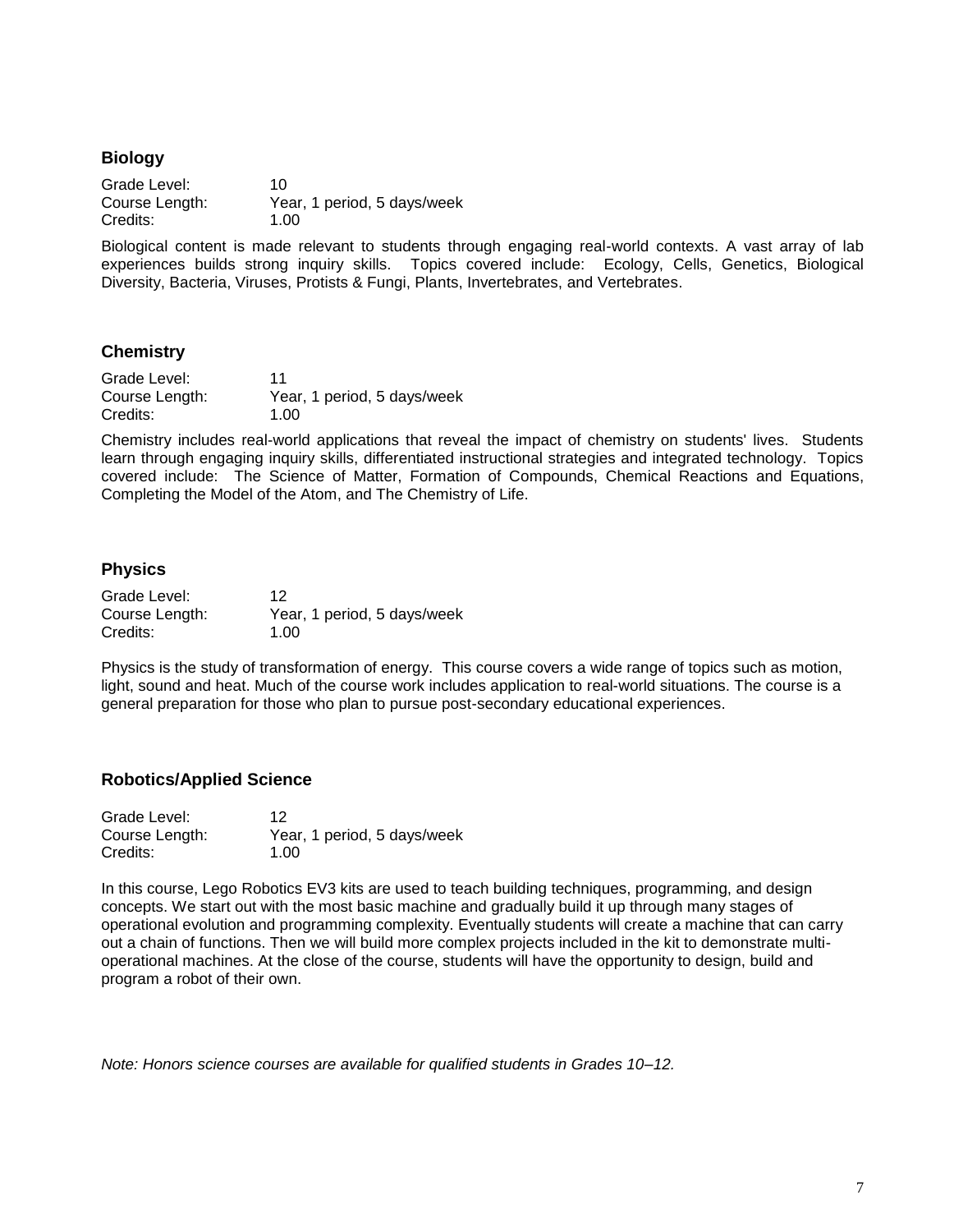## **History/Social Studies**

The History and Social Studies program provides students with an overview and understanding of major historical world and national events. In an integrated Christian curriculum, students consider God's sovereign plan in relationship to human history and events. Our students are challenged with higher-level thinking: analyzing, evaluating and synthesizing historical facts and information in line with a biblical perspective.

#### **World History**

Grade Level: 9 Course Length: Year, 1 period, 5 days/week Credits: 1.00

This is a survey of world history with a concentration on modern times and current events. Through reading, research, engaging discussions, and various creative hands-on projects, students will master historical facts and analyze historical events through a Christian worldview. Students will study our world's current political and social events and consider their role on the world stage of current events.

## **U.S. History**

| Grade Level:   | 10                          |
|----------------|-----------------------------|
| Course Length: | Year, 1 period, 5 days/week |
| Credits:       | 1.00                        |

This coursepresents the rich saga of American history after the Civil War. Students learn to understand the connections between recent events and issues through vivid narratives, maps, charts, and graphs, as well as through research and engaging discussions.

#### **U.S. Government/Civics**

| Grade Level:   |                                                                                  |
|----------------|----------------------------------------------------------------------------------|
| Course Length: | Year, 1 period, 5 days/week                                                      |
| Credits:       | 1.00 (This course meets the Ohio Financial Literacy requirement for graduation.) |

This course teaches students the knowledge and skills needed to be effective, active citizens. It also encourages an appreciation for the American political system and fosters a willingness to take part in American democracy. This course provides an understanding of the interrelationship between democracy and the free enterprise system.

## **Psychology**

| Grade Level:   | 11                          |
|----------------|-----------------------------|
| Course Length: | Year, 1 period, 5 days/week |
| Credits:       | 1.00                        |

In this course we will survey the science of psychology from its beginnings to current topics and research. Students learn from many case studies, labs and discussion topics. Sample chapter headings are Infancy and Childhood, Altered States of Consciousness, Motivation and Emotion, Theories of Personality, Therapy and Change, etc. We will use typical instructional methods such as lecture, small-group projects/discussions, labs and survey testing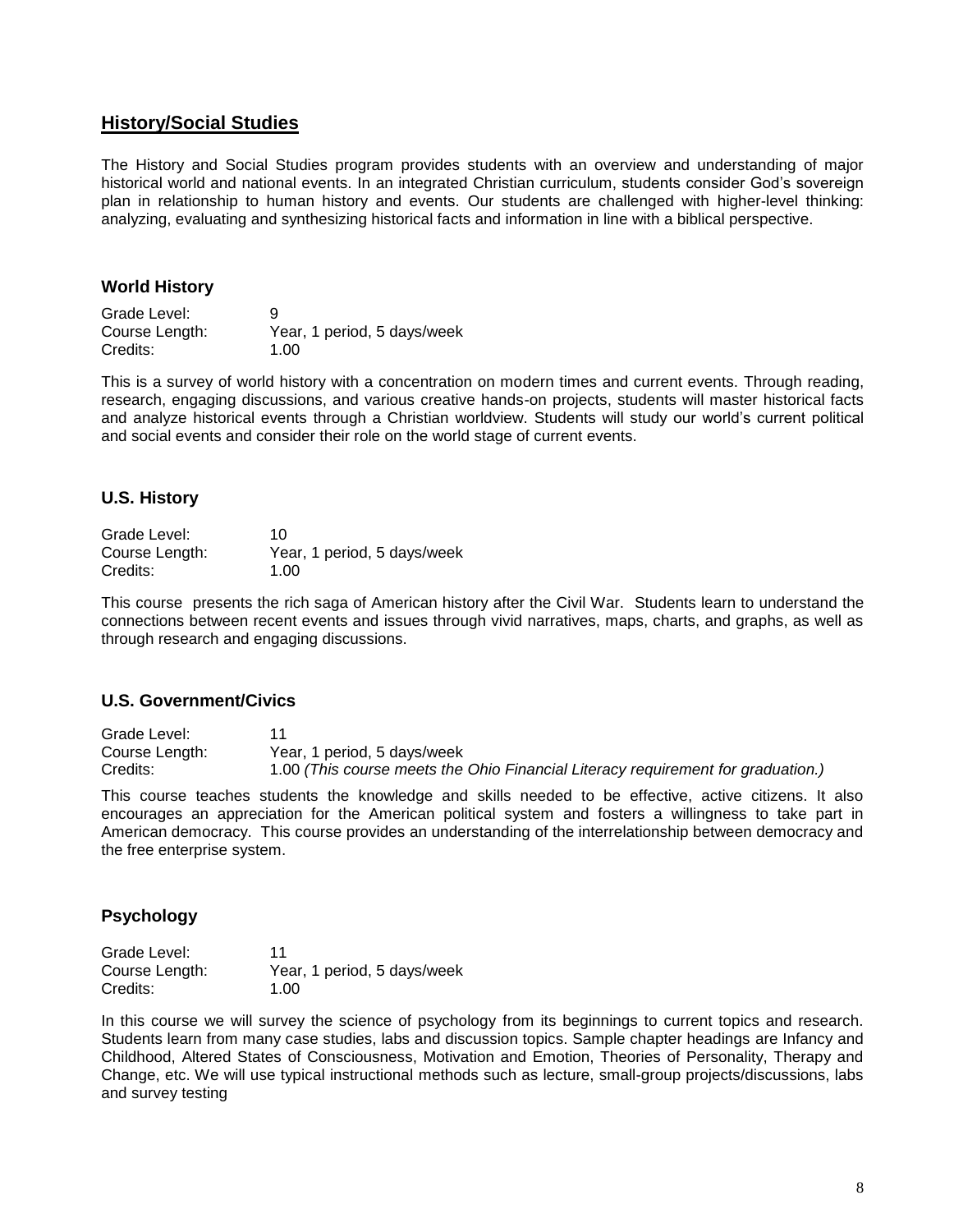#### **Geography: Contemporary Global Studies**

Grade Levels: 11.12 Course Length: Year, 1 period, 5 days/week Credits: 1.00

The dynamics of global interactions among nations and regions present issues that impact all of humanity. Contemporary issues have geographic, political, economic, social, and historical components. This course will provide an opportunity for students to use their social studies skills and methods to explore how current global dynamics are impacted by physical environment, human geography, 21st century communication, and globalization. Students can expect a variety of different instructional approaches, including the use of various types of texts, primary and secondary sources, the use of technology, and class discussion.

## **AP U.S. History\***

| Grade Levels:  | 11.12                       |
|----------------|-----------------------------|
| Course Length: | Year, 1 period, 5 days/week |
| Credits:       | 1.00                        |

This challenging course is designed to provide a college-level experience and prepare students for the AP exam in early May. Over two 18-week semesters, the students are engaged in a wide variety of activities, with substantial emphasis on interpreting documents, writing analytical essays, and mastering factual content. Issues of American identity, diversity, religion and culture are examined. Economic transformations, the development of politic institutions and reform movements are evaluated. War, slavery, and demographic changes are assessed. Globalization and environmental issues are analyzed. These themes appear consistently in the course as the student journeys through broader course topics such as colonial and antebellum life, civil war and reconstruction, the gilded age and on to modern America. *Prerequisite: Successful completion of World History is strongly recommended.*

#### **AP U.S. Government\***

| Grade Levels:  | 11.12                           |
|----------------|---------------------------------|
| Course Length: | Semester, 1 period, 5 days/week |
| Credits:       | 0.50                            |

"Lights, Camera, Action" … Prepare to study the intricacies of the American Political Culture. The script is written and the actors participate daily in the drama of American politics. You will be "on location" to delve into primary source documents. You will go behind the scenes with stars such as the President, Congress people, and Supreme Court Justices. You will research the roles of the media, political parties, interest groups, states, candidates, bureaucracy, and the public in the governmental process. Finally, you will witness the large-scale production of policy building in the areas of economic/social policy, foreign policy and public administration. *Prerequisite: Successful completion of American History is strongly recommended.*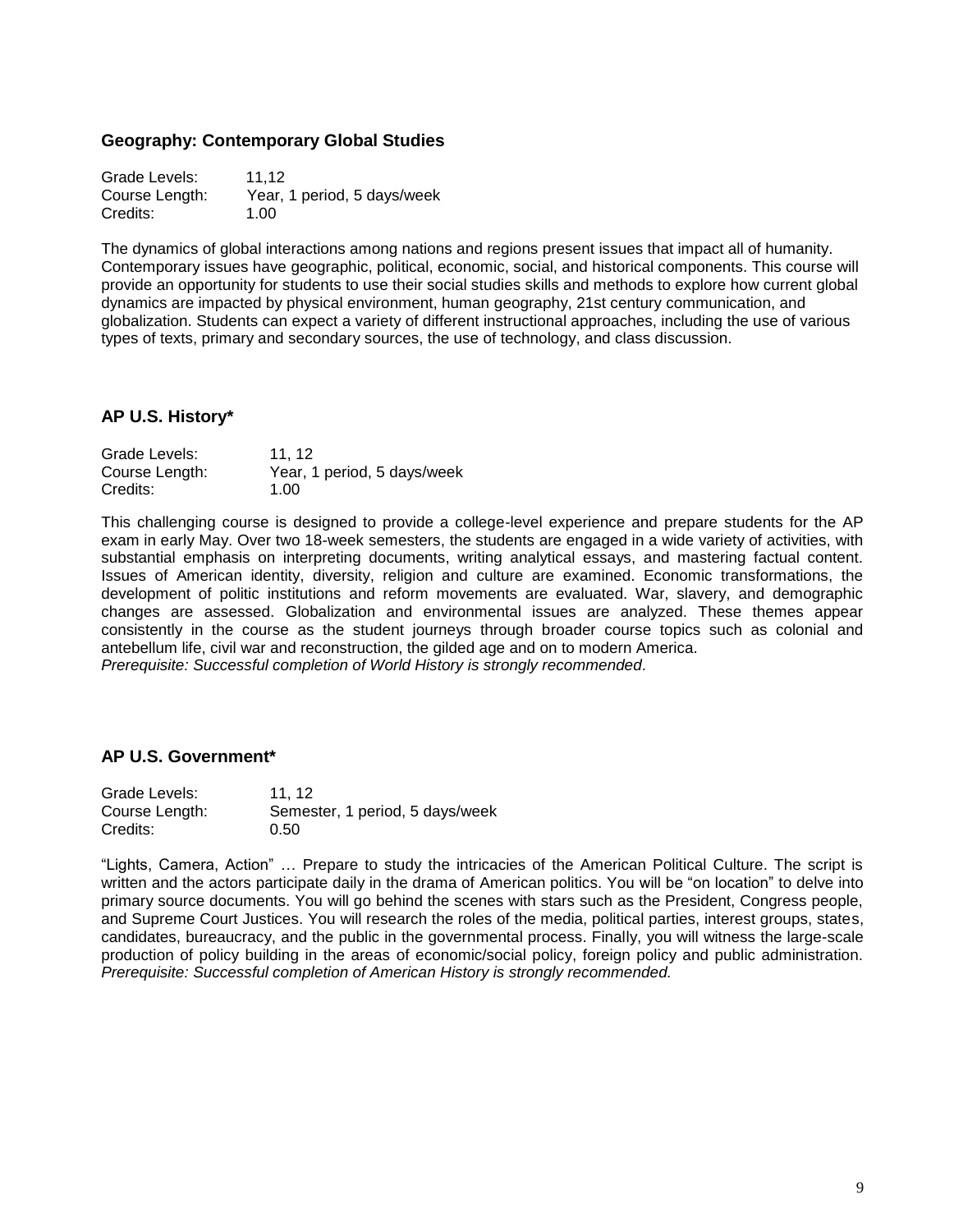#### **AP Macroeconomics\***

Grade Levels: 11, 12 Course Length: Semester, 1 period, 5 days/week Credits: 0.50

You have been called upon to assist the leader of the Macro Islands who is running for reelection next year. The economy is in shambles, and you need to come up with some feasible solutions. This will not only help the people of the Macro Islands but will also ensure a victory for your employer. You were hired over the Internet and received a first-class ticket to the Macro Islands where you can learn first-hand about the situation. You arrive at Pineapple Airport in the middle of the day and are met by a man with a briefcase who is holding a sign with your name on it. You approach the man and introduce yourself. "I'm Mr. Scarcity," he says. "I'll be your guide as you learn about the economic situation of the islands. You need to learn everything you can about both macroeconomics and our Macro Islands for your presentation to our island leader in May." *(Your AP Exam.)*

*\*Offered online. Additional book fee. Note: Honors social studies courses are available for qualified students in Grades 10–12.*

## **Bible**

The primary goal of our Bible courses is to make the Word of God more meaningful in the lives of our students. Going beyond factual knowledge of the Scriptures, we hope to see wisdom and understanding imparted unto every student's life with the guidance of the Holy Spirit. Character development, prayer, Bible memory work and practical lessons, enable students to grow in faith and equip them to make good decisions.

Each quarter, our high school students dedicate at least two hours of volunteer service to the community. These service hours are credited toward their Bible grade. The type of service varies, but may include volunteering at a local mission, collecting food items, collecting clothing, assisting community members with yard work or household chores, sorting and/or distributing clothing or food at local community ministry centers, picking up trash at a local park, etc. Each year students take a Bible course for 1.0 credit.

#### **A Survey of the Old Testament**

| Grade Level:   | 9                                 |
|----------------|-----------------------------------|
| Course Length: | 1 Semester, 1 period, 5 days/week |
| Credits:       | 0.50                              |

This survey course is intended to give high school students an overview of each of the 39 books of the Old Testament, providing provide basic information as students are guided through exercises, discussions, and enrichment activities. A strong emphasis in this course is helping students see the "big picture" perspective as they study how God has worked through His people to carry out His plan of salvation.

#### **A Survey of the New Testament**

| Grade Level:   | 9                                 |
|----------------|-----------------------------------|
| Course Length: | 1 Semester, 1 period, 5 days/week |
| Credits:       | 0.50                              |

This course is intended to give high school students an overview of each of the books in the New Testament. Students are guided in exercises, discussions, and enrichment activities to give them a solid understanding of each New Testament book.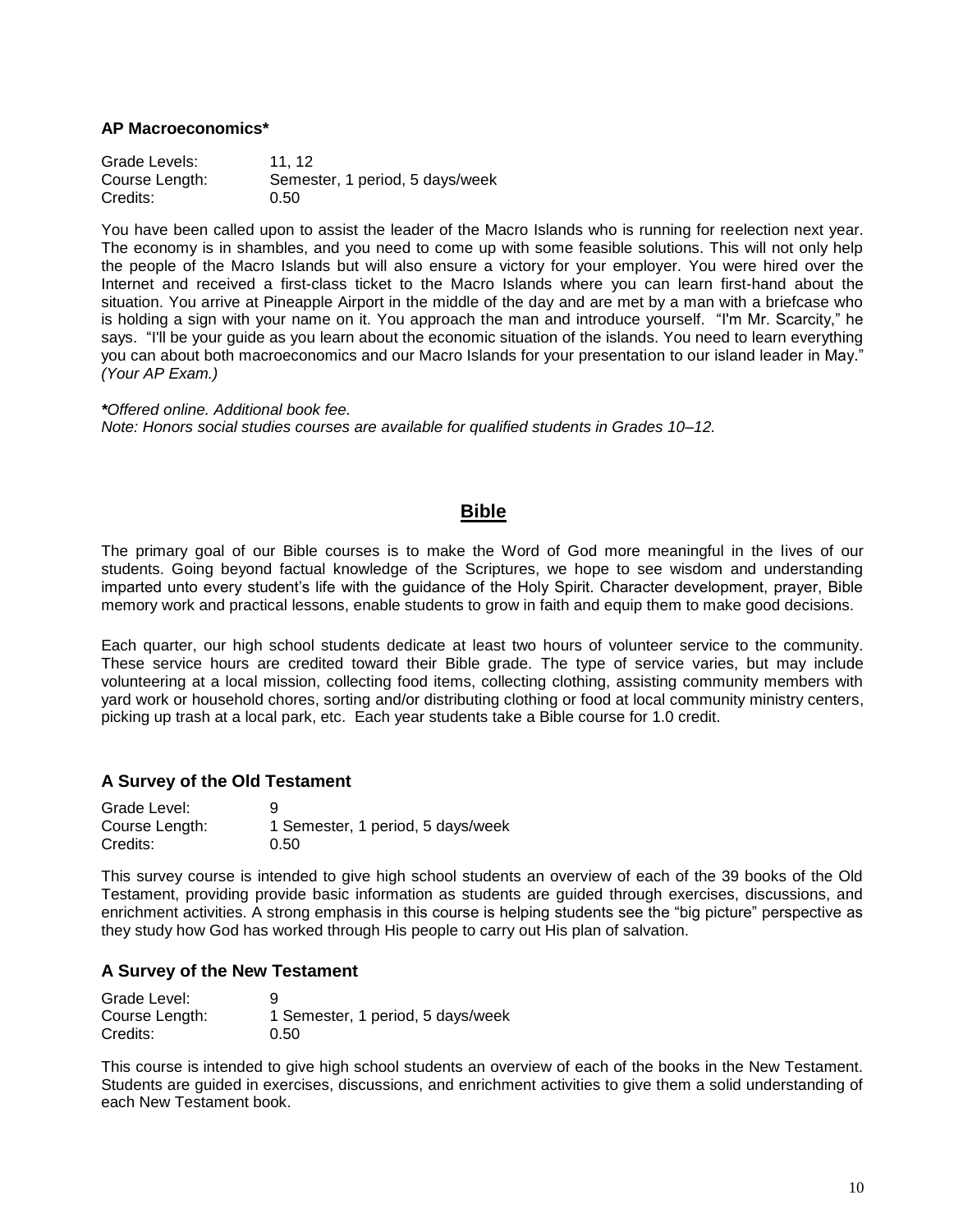#### **The Life of Christ/Mastering Bible Study**

| Grade Level:   | 10                          |
|----------------|-----------------------------|
| Course Length: | Year, 1 period, 5 days/week |
| Credits:       | 1.0                         |

This comprehensive study of the life of Christ introduces Jesus and the writers of the four gospels—Matthew, Mark, Luke, and John. The study walks students through a chronology of the events in Jesus' life, death, and resurrection, with application questions, personal assignments for home, classroom, and small group discussions, and hypothetical case studies.

#### **Let God Be God**

| Grade Level:   | 11                                |
|----------------|-----------------------------------|
| Course Length: | 1 Semester, 1 period, 5 days/week |
| Credits:       | 0.50                              |

This course is a study of the nature and characteristics of God. It is designed on the premise that the more we know and understand God through a careful study of His Word, the greater will be our personal challenge to maintain a right relationship with Him. Emphasis is on allowing students to wrestle with questions they frequently ask in a framework that draws the answers from Scripture. The workbook compliments the text and guides students into personal application in their daily lives.

#### **Life-Shaping Decisions**

| Grade Level:   | 11                                |
|----------------|-----------------------------------|
| Course Length: | 1 Semester, 1 period, 5 days/week |
| Credits:       | 0.50                              |

Based on a biblical concept of career stewardship, students are challenged to build their career plans wisely and faithfully. This course will help them to discover their talents, understand important principals of decisionmaking, determine the will of God for their careers and apply biblical values to career planning. A key objective is for students to construct a post-high-school plan of action that reflects knowledge gained through the course and its application through guided exercises.

#### **Understanding the Times**

| Grade Level:   | 12                          |
|----------------|-----------------------------|
| Course Length: | Year, 1 period, 5 days/week |
| Credits:       | 1.0                         |

This class will help students clearly understand the tenets of the Christian worldview and how it compares with the tenets of other leading worldviews of our day: Islam, Secular Humanism, Marxism, New Age, and Postmodernism. Some of the issues covered include: abortion, apologetics, the arts, biotechnology, critical thinking, cults, euthanasia, leadership, radical environmentalism, radical feminism, the problem of evil, religious pluralism, scriptural reliability, and more.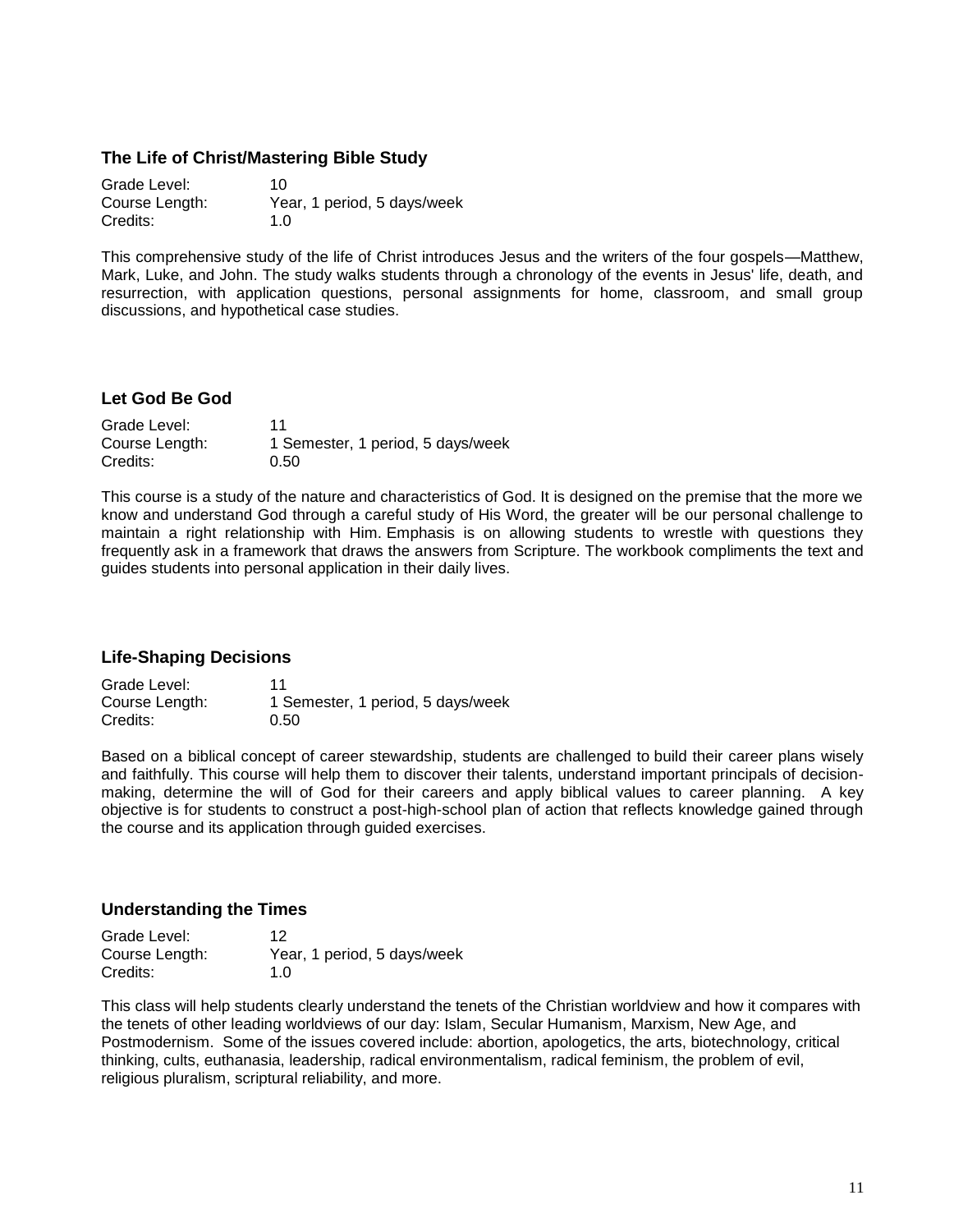#### **Chapel**

| Grade Levels:  | 9, 10, 11, 12              |
|----------------|----------------------------|
| Course Length: | Year, 1 period, 1 day/week |
| Required:      | Bible, CSB                 |

In addition to our Bible courses, students participate in weekly Chapels. Chapel is designed to allow students to encounter God's presence and respond to His leading in their lives. Students lead worship in Chapel through Praise Band, and guest speakers are invited to share relevant messages.

## **Performing Arts**

At GCA, students develop their artistic abilities through instruction and performance opportunities. Students use their talents to honor and praise the Lord while learning how to make every expression of their talent an act of worship. Students also develop social skills and make lasting friendships as they work cooperatively with one another. The Performing Arts program at GCA has a stellar reputation for developing student talents. Students in these performance courses, as part of their grade, are expected to practice, rehearse, and give concerts outside their regular class time.

#### **Band**

| Grade Levels:  | 9, 10, 11, 12 |
|----------------|---------------|
| Course Length: | Year          |
| Credits:       | 0.70          |

Students will be exposed to a multitude of music styles while working in the *Essential Elements for Band* series. Emphasis is on sight-reading, music theory, playing in an ensemble, and instrument proficiency.

#### **Choir**

| Grade Levels:  | 9, 10, 11, 12 |
|----------------|---------------|
| Course Length: | Semester      |
| Credits:       | 0.70          |

Students who have a desire to sing may elect to participate in the Mixed Choir. In this class, attention is given to, but not limited to, sight-reading, tonal memory, rehearsal techniques, vocal technique and four-part vocal divisions. Various concerts, including a concert and talent show, highlight the choral opportunities.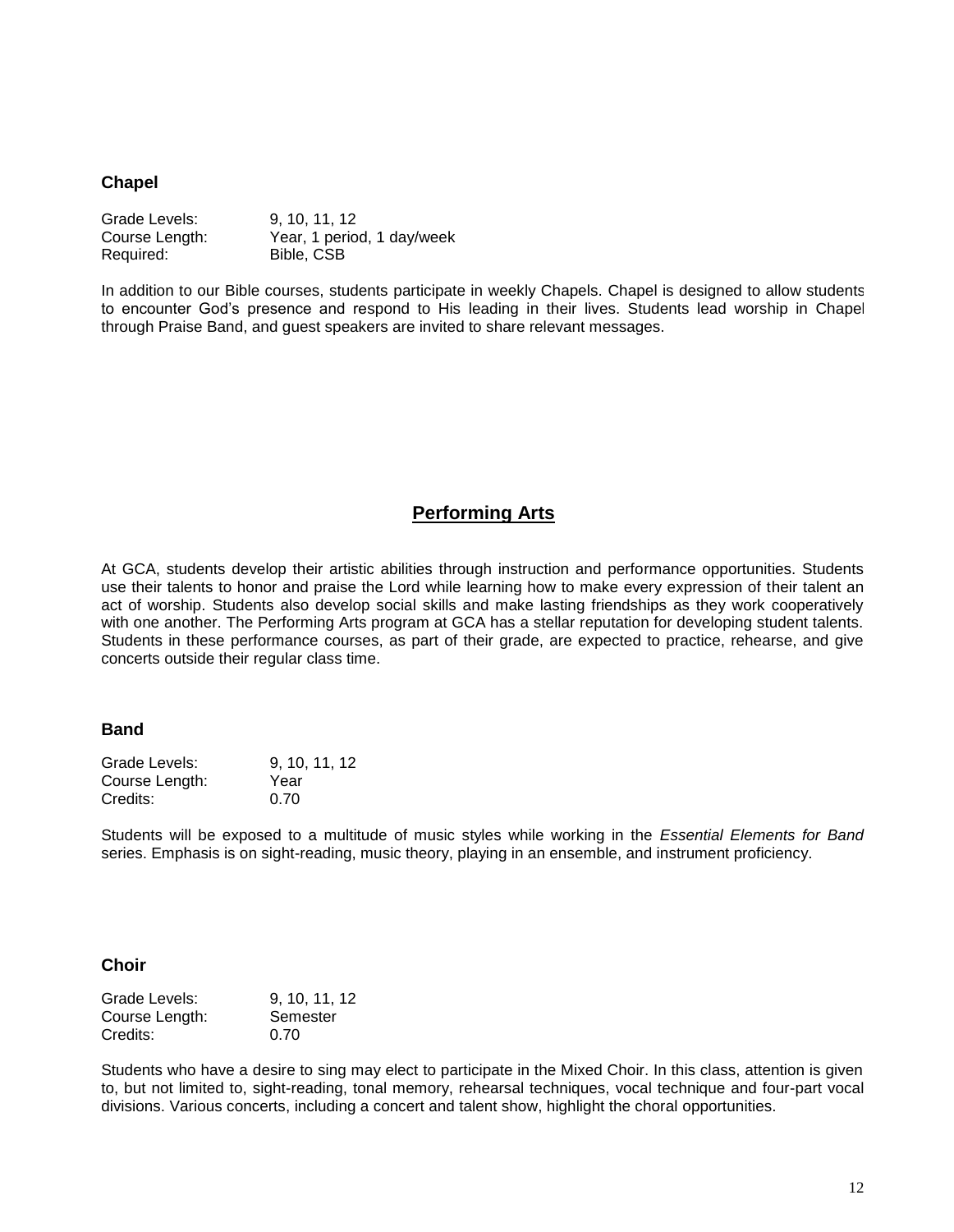#### **Drama**

| Grade Levels:  | 9, 10, 11, 12 |
|----------------|---------------|
| Course Length: | Semester      |
| Credits:       | 0.50          |

This course will be an overview of basic theatre concepts. Students will learn basic skills and fundamentals such as character development, stage movement, vocal techniques, and improvisation. Students will have multiple performance opportunities in class and on stage to perfect these skills. Student will participate in the fall talent show and/or have the opportunities to audition for the annual spring musical*.*

# **Visual Arts**

Our visual arts program inspires students to see and appreciate God's design and beauty in all creation. Each class focuses on the elements and principles of design (color, line, pattern, shape, texture and value.) Different artists, styles and techniques are introduced and discussed. Students create a variety of original works using multiple mediums.

#### **Traditional and Digital Art**

| Grade Levels:  | 9.10.11.12                                           |
|----------------|------------------------------------------------------|
| Course Length: | 1 Quarter, 1 period, 5 days/week (subject to change) |
| Credits:       | 0.25                                                 |

Students will explore different media and approaches to art, including drawing, painting, printmaking, mixed media, sculpture, computer coding and more. Students in this course will have the opportunity to experiment with various techniques under guided instruction. Students will also be introduced to important artists and movements in art that have influenced art history. Students will participate in art critiques and will learn how to talk about art, and how to grow as an artist. Students will learn about art both in the classroom and outside of the classroom through field trips and special projects, including an introduction to video game creation.

#### **Introduction to Photography\***

| Grade Levels:  | 9.10.11.12                                           |
|----------------|------------------------------------------------------|
| Course Length: | 1 Quarter, 1 period, 5 days/week (subject to change) |
| Credits:       | 0.25                                                 |

Students will learn the basics of photography, through both film and digital media. Students will learn about the fundamentals of photography including aperture, shutter speed, ISO, and the properties of light. Students will gain an understanding of the manual settings on a camera, and will learn how to create well-crafted pictures. Students will learn about the history of photography, and will have the opportunity to use historic photographic techniques through creating their own pinhole cameras, and cyanotype printing. Students will also learn about contemporary photo techniques in digital photography as well, and will be introduced to Adobe Photoshop and photo editing.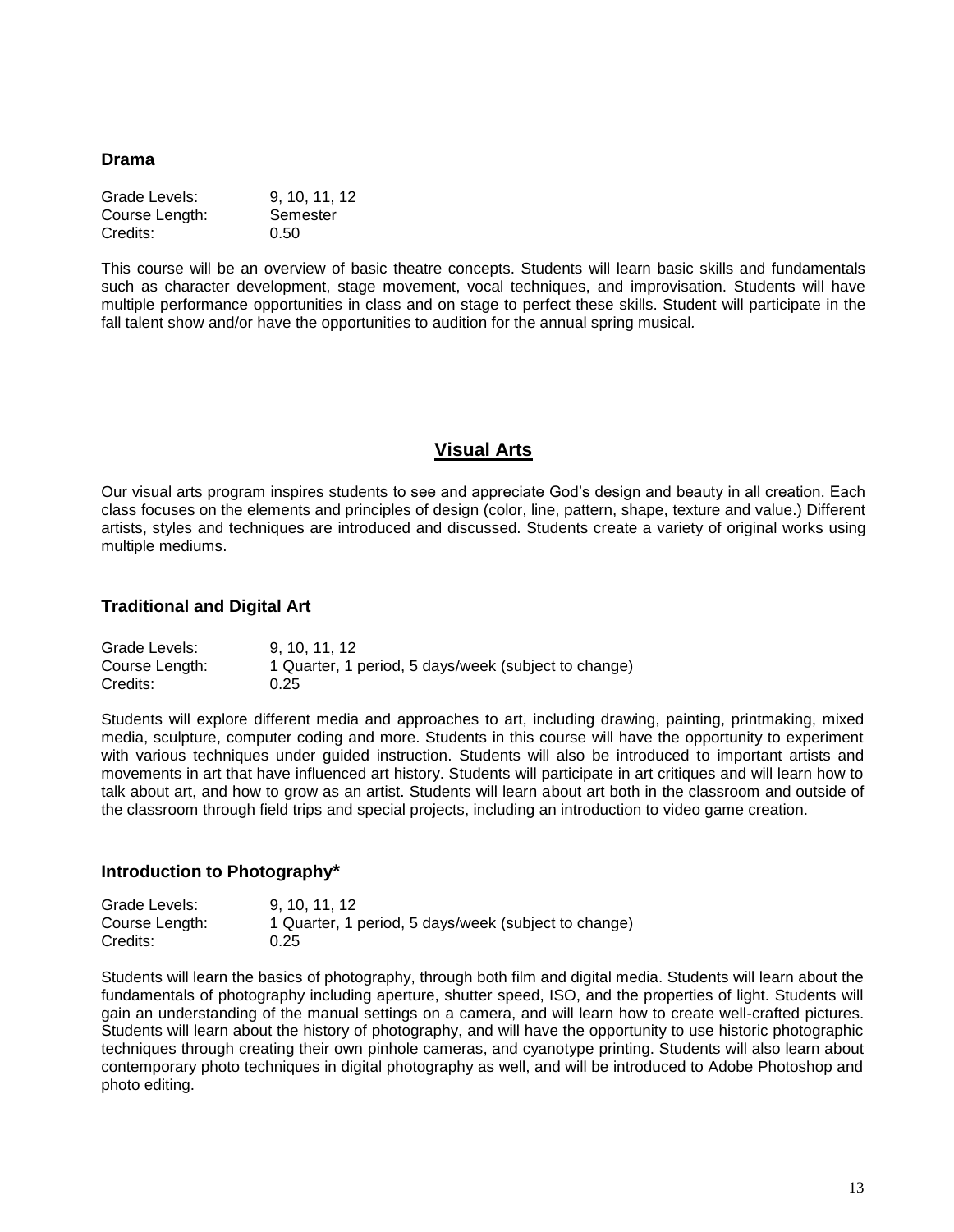#### **Digital Art/Animation**

Grade Levels: 9, 10, 11, 12 Course Length: 1 Quarter, 1 period, 5 days/week (subject to change) Credits: 0.25

Students will learn to use the visual arts to communicate a message to an audience. Students will learn foundational design principles including balance, proportion, dominance, and unity. Students will learn about composition, contrast, color, and typography as well. Students will participate in a logo design workshop and learn the basic principles of creating a brand. This course offers an introduction to multimedia development and animation. Students will use various selection tools and special effects to create original projects. Students will learn about how to draw ideas and translate them into computer programs. Student will learn how to see with a designer's eye and how to combine form with function.

#### **Yearbook Design\***

Grade Levels: 9, 10, 11, 12 Course Length: 1 Quarter, 1 period, 5 days/week Credits: 0.25

Students will learn about creative yearbook design. They will discover techniques of page layout, such as use of white space, size of text, color schemes, ethics with subject matter, and more. Participants will take photographs and help create the actual school yearbook.

#### **Theatrical Stage Set Design\***

Grade Levels: 9, 10, 11, 12 Course Length: 1 Quarter, 1 period, 5 days/week Credits: 0.25

Select students will use artistic concepts and principles to plan and create the stage set for GCA's spring musical. This hands-on experience will show students how to bring a theatrical story to life through effective stage and set design.

\*Based on interest.

# **Family and Consumer Science\***

#### **Family and Consumer Science**

| Grade Levels:  | 9, 10, 11, 12                   |
|----------------|---------------------------------|
| Course Length: | Semester, 1 period, 5 days/week |
| Credits:       | 0.50                            |

Students will receive instruction on sewing, money management and interpersonal communication. Field trips will be taken to allow students to utilize skills they have learned in this course.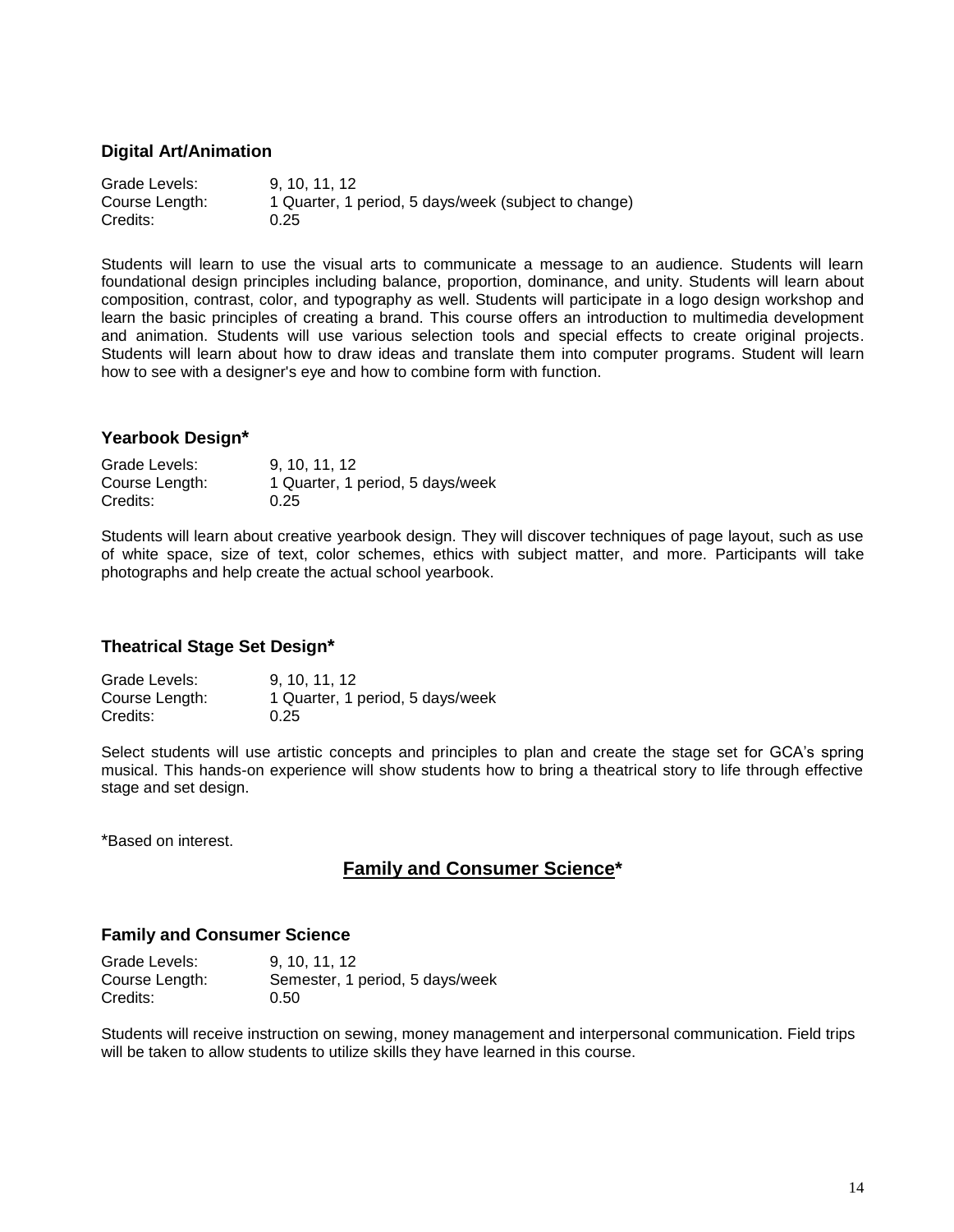#### **Personal Finance**

Grade Level: 9, 10, 11, or 12 Course Length: Semester, 1 period, 5 days/week Credits: .50

Students will develop awareness and skills in personal financial management in the following areas: savings and investing, credit and debt, budgeting, career choices, insurance and identity protection, real estate and mortgages. Students will complete in-class and homework assignements related to these topics.

\*Based on interest.

# **Foreign Language**

With a globalized society and culturally diverse nation, knowing a foreign language is becoming essential. Our foreign language program instills in students a Biblical worldview and a heart for missions.

#### **Spanish 1**

| Grade Level:   | 8/9                         |
|----------------|-----------------------------|
| Course Length: | Year, 1 period, 5 days/week |
| Credits:       | 1.00                        |

Spanish I presents the basics of the Spanish language as it is spoken in Latin America. Students will learn conversational skills and an understanding of grammatical concepts. Students will learn basic vocabulary, tenses, pronunciation rules, and basic syntactical structures. Audio-visual demonstrations, group learning, and the gradual use of Spanish by the instructor will reinforce conversational skills.

#### **Spanish 2**

| Grade Level:   | 9/10                        |
|----------------|-----------------------------|
| Course Length: | Year, 1 period, 5 days/week |
| Credits:       | 1.00                        |
| Prerequisite:  | Spanish 1                   |

Spanish 2 is a continuation of Spanish 1. Students enhance their conversational skills and understanding of grammatical concepts as they strive toward mastering the Spanish language. *Students must pass Spanish 1 prior to taking Spanish 2.*

#### **Spanish 3**

| Grade Level:   | 10/11                       |
|----------------|-----------------------------|
| Course Length: | Year, 1 period, 5 days/week |
| Credits:       | 1.00                        |
| Prerequisite:  | Spanish 1 & 2               |

Spanish 3 is a continuation of Spanish 1. Students enhance their conversational skills and understanding of grammatical concepts as they strive toward mastering the Spanish language. *Students must pass Spanish 1 and 2 prior to taking Spanish 3.*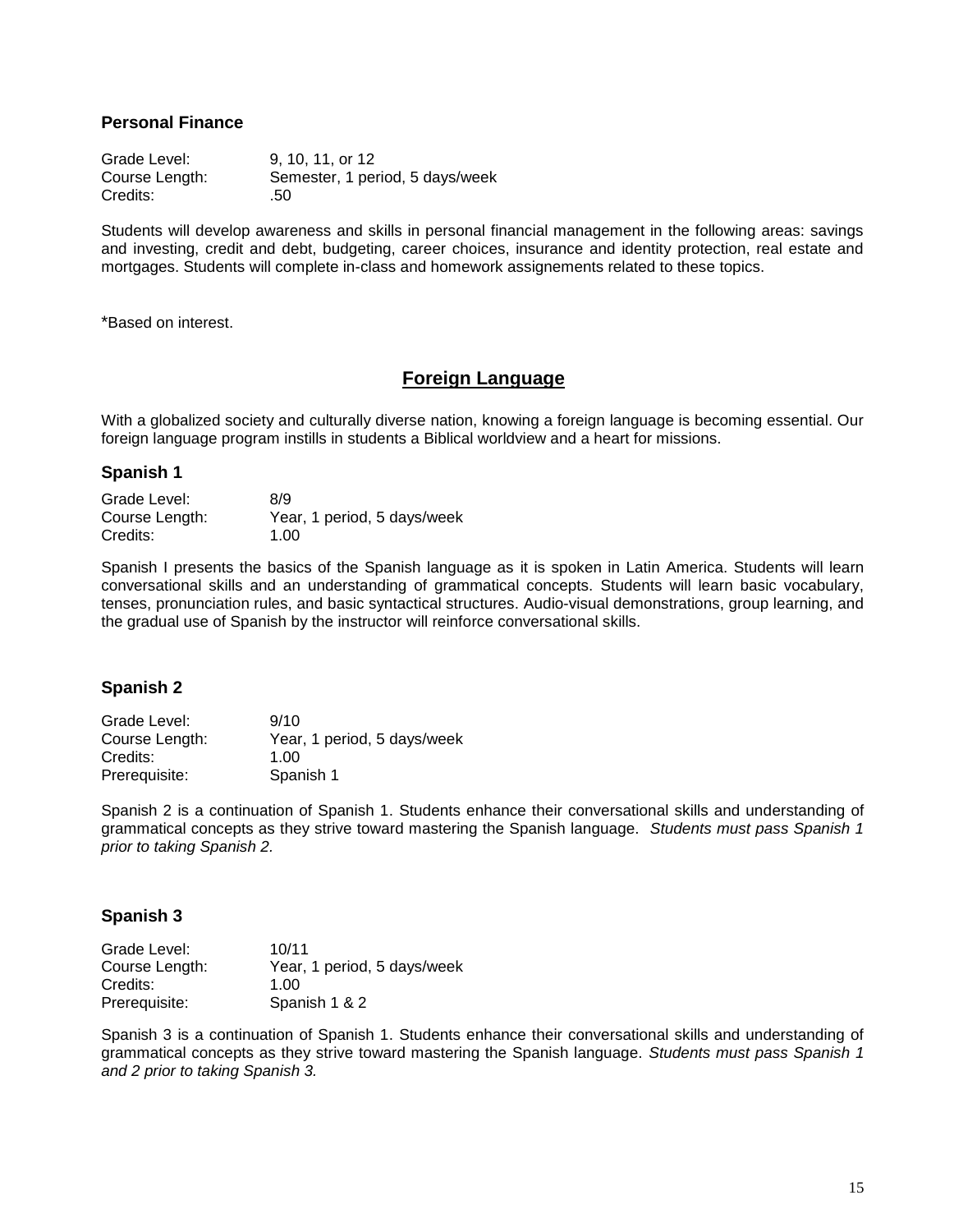**Spanish 4\***

Grade Level: 11/12 Course Length: Year, 1 period, 5 days/week Credits: 1.00 Prerequisite: Spanish 1, 2 & 3

Spanish 4 is a continuation of Spanish 3 with more emphasis on conversation and ease of speaking, expanded vocabulary as well as a review of grammar. Students will have opportunities to give presentations to their peers. This class is also designed to prepare students for the CLEP exam, which may allow students to test out of college Spanish. *Students must pass Spanish 1, 2 and 3 prior to taking Spanish 4.*

*Note: Honors Spanish 4 is available for qualified students.*

#### **Chinese 1\***

| Grade Levels:  | $9 - 12$                    |
|----------------|-----------------------------|
| Course Length: | Year, 1 period, 5 days/week |
| Credits:       | 1.00                        |

This beginning level course is aligned to the national Foreign Language standards and will introduce students to a variety of areas of Mandarin Chinese (Simplified). In this course, the student will learn listening, speaking, reading and writing skills through activities that are based on proven methods of foreign language instruction. Throughout the five units of material (Introduction to Chinese, Greetings, Calendar, Weather, Time), students learn to express themselves using an ever increasing vocabulary. Grammar is introduced and practiced in innovative and interesting ways with a variety of learning styles in mind. *Chinese 2 and 3 are also available.*

#### **French 1\***

| Grade Levels:  | $9 - 12$                    |
|----------------|-----------------------------|
| Course Length: | Year, 1 period, 5 days/week |
| Credits:       | 1.00                        |

Students will gain basic listening, speaking, reading, and writing skills through activities based on proven methods of foreign language instruction. Throughout the five units, students learn to talk about themselves and others, describe their surroundings and use numbers for dates and time. Many irregular verbs are introduced in the present tense. Simple grammatical structures are practiced with a variety of learning styles in mind. Some complexity to grammar is begun to be introduced in this course. Culture is presented throughout the course to help students understand the context of the language. *French 2 and 3 are also available.*

#### **German 1\***

| Grade Levels:  | $9 - 12$                    |
|----------------|-----------------------------|
| Course Length: | Year, 1 period, 5 days/week |
| Credits:       | 1.00                        |

Students start by learning introductions, greetings, and the days of the week, words and phrases to find out information, vowel pronunciation, and how to use articles, plurals, and noun/adjective agreement with gender. They will begin to incorporate their new vocabulary in various sentence patterns and build comprehension skills, increase their fluency, practice counting and simple math, learn to form plurals with greater accuracy, use finite verbs, form questions, and begin to use the accusative case. *German 2 and 3 are also available.*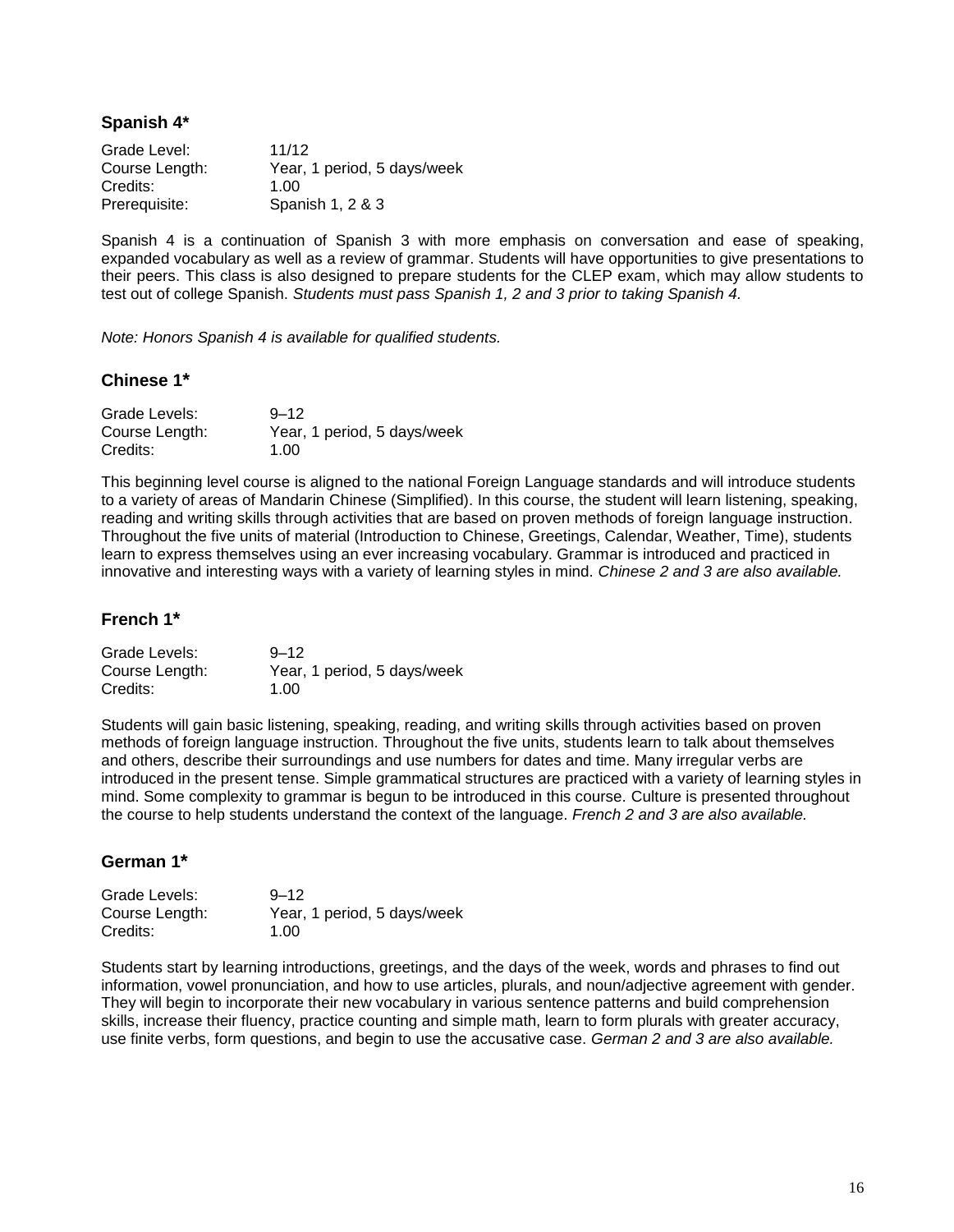**Latin 1\***

Grade Levels: 9–12 Course Length: Year, 1 period, 5 days/week Credits: 1.00

There is a reason "all roads lead to Rome." Maybe it is because Romans built much of the ancient world's highway system. Maybe it is also because the Roman culture and Latin language laid the foundation for much of Western culture. In this course, students find out for themselves as they take their first steps on a lifelong journey of discovery. Students improve their command of the English language by studying Latin. Students also gain a better understanding of today's laws and culture by getting into the Roman mind. The purpose of this course is to give students a foundation in Latin grammar and vocabulary. *Latin 2 and 3 are also available.*

*\*Offered online. Tuition and book fees apply.*

## **Health**

Grade Levels: 9, 10 Course Length: Semester, 1 period, 5 days/week Credits: 0.50

GCA's Health Course uses a Biblically based and scientifically sound curriculum. Students will gain an understanding of how the human body functions. Students will be encouraged to promote physical, emotional, intellectual, social, and spiritual health in their personal lives. Through active class discussions and assignments, students will develop a healthy personal approach to life events. Students will engage in topics such as physical development, social interaction, alcohol and drug use, disease prevention, eating disorders, and healthy eating and exercise habits. Students will learn how to develop and implement a healthy diet and the value and implementation of exercise.

# **Physical Education**

Physical education is a planned program of personal movement experiences that both develop the body and foster intellectual, decisional and creative growth in harmony with goals of Christian education. The curriculum focuses on motor skill development, expressive play, health fitness, physical movement concepts, and discipleship in a Christian lifestyle. The educational process seeks to develop competency, understanding, and commitment in and about health fitness, motor proficiency, and physical movement.

| Grade Levels:  | $9 - 12$                        |
|----------------|---------------------------------|
| Course Length: | Semester, 1 period, 5 days/week |
| Credits:       | 0.25                            |
| Required:      | <b>PE</b> Attire                |

Students participate in a variety of athletic activities to facilitate the development of motor skills, coordination and physical fitness. Students are encouraged to display Christ-like attitudes, fairness, honesty, respect, and kindness to others. Current Physical Education offerings include: Fencing, Self-Defense, Basketball, Fitness, and Soccer. NOTE*: Students must take two semesters of PE to receive the ½ unit required to graduate.*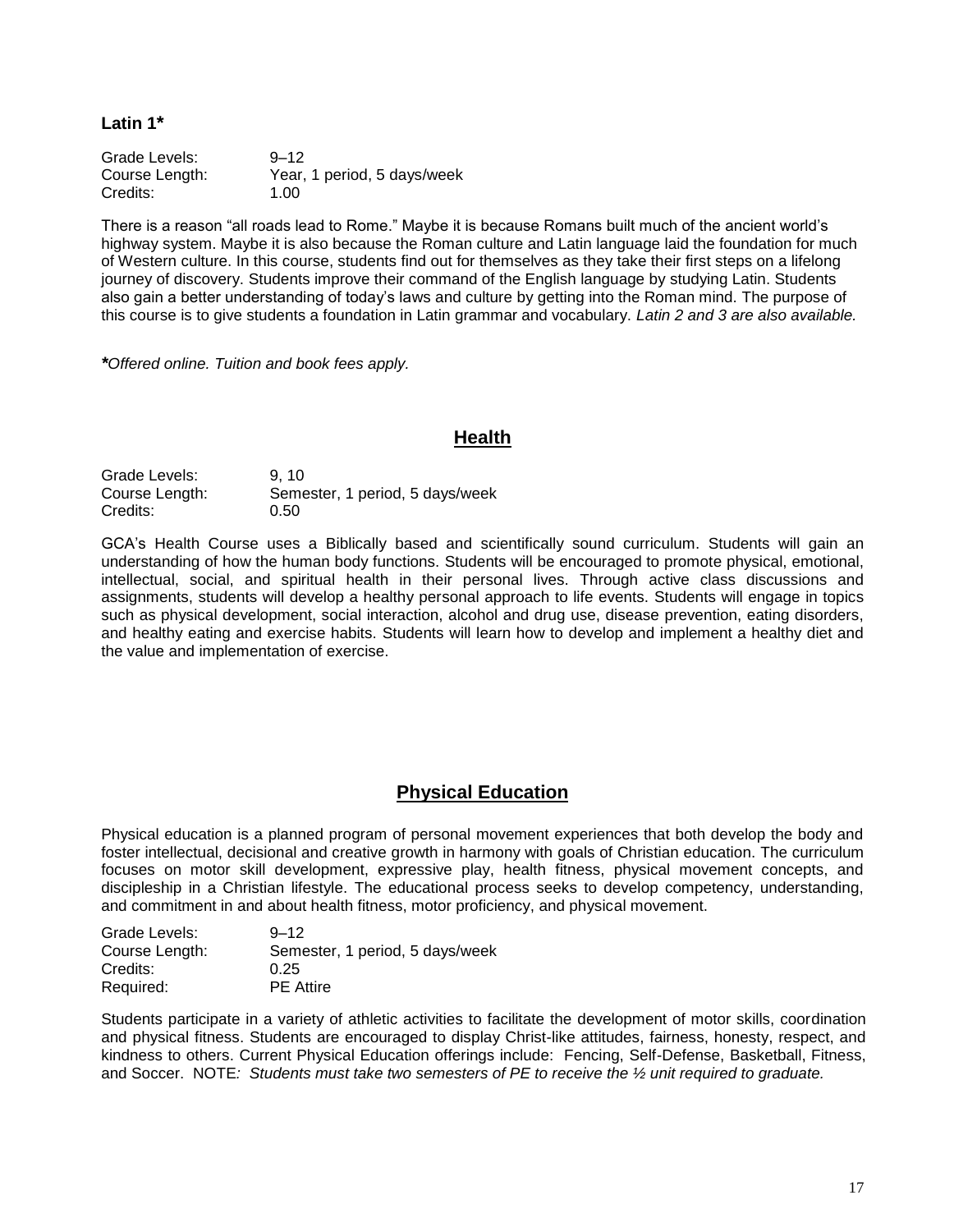# **College Credit Plus**

Ohio's College Credit Plus program allows high school students to earn college credit and/or high school graduation credit through the successful completion of college courses. The purpose of the program is to promote rigorous academic pursuits and expose students to options beyond the high school classroom. College-ready students who are approved by GCA and approved for funding through the ODE may take a specified number of college credit hours for free if all criteria and deadlines are met.

Students interested in College Credit Plus must be accepted by the college/university they wish to attend and be seriously interested in pursuing college-level course work. Each college/university has its own un-weighted GPA and standardized test minimums. Students and parents must work together to apply for participation in the program and for funding. Students and parents must attend the College Credit Plus Information Meeting. College courses taken for high school credit appear on the high school transcript and college transcript.

# **Advanced Placement Courses**

Genoa Christian Academy will offer Advanced Placement (AP) courses through Sevenstar Academy, based on interest. These online AP courses are fully approved by the AP Board. AP courses are college-level classes for students who meet certain requirements. The recommended minimum grade level to take AP courses is 11<sup>th</sup> grade. Please meet with our Guidance Counselor for details. Additional fees may apply

# **Co-Curricular Activities**

#### **High School Sports**

Genoa Christian Academy recognizes the value of a program of athletic competition as an integral part of the total school experience. The opportunities provided by athletic competition for the development of Christian character, sportsmanship, self-discipline, and work ethic are more varied than those provided through the academic arena alone. It is with this understanding and in this spirit that Genoa Christian Academy is committed to providing appropriate venues for athletic competition.

High school students at Genoa Christian Academy will have opportunities to compete in a variety of interscholastic, club, and intramural sports. High school sports may include, but are not limited to, individual and small-team sports such as golf, cross-country, wrestling, tennis, and track and field events. Genoa Christian Academy will also offer opportunities to participate in Ohio High School Athletic Association sanctioned sports such as volleyball, soccer and basketball. GCA also has a fencing team, which competes in various tournaments throughout Central Ohio, and an archery club.

GCA offers Boys and Girls Basketball, Boys and Girls Track and Field, Boys and Girls Volleyball, Soccer, Softball, Golf and Cheerleading. Additional sports teams will be added based on interest and enrollment.